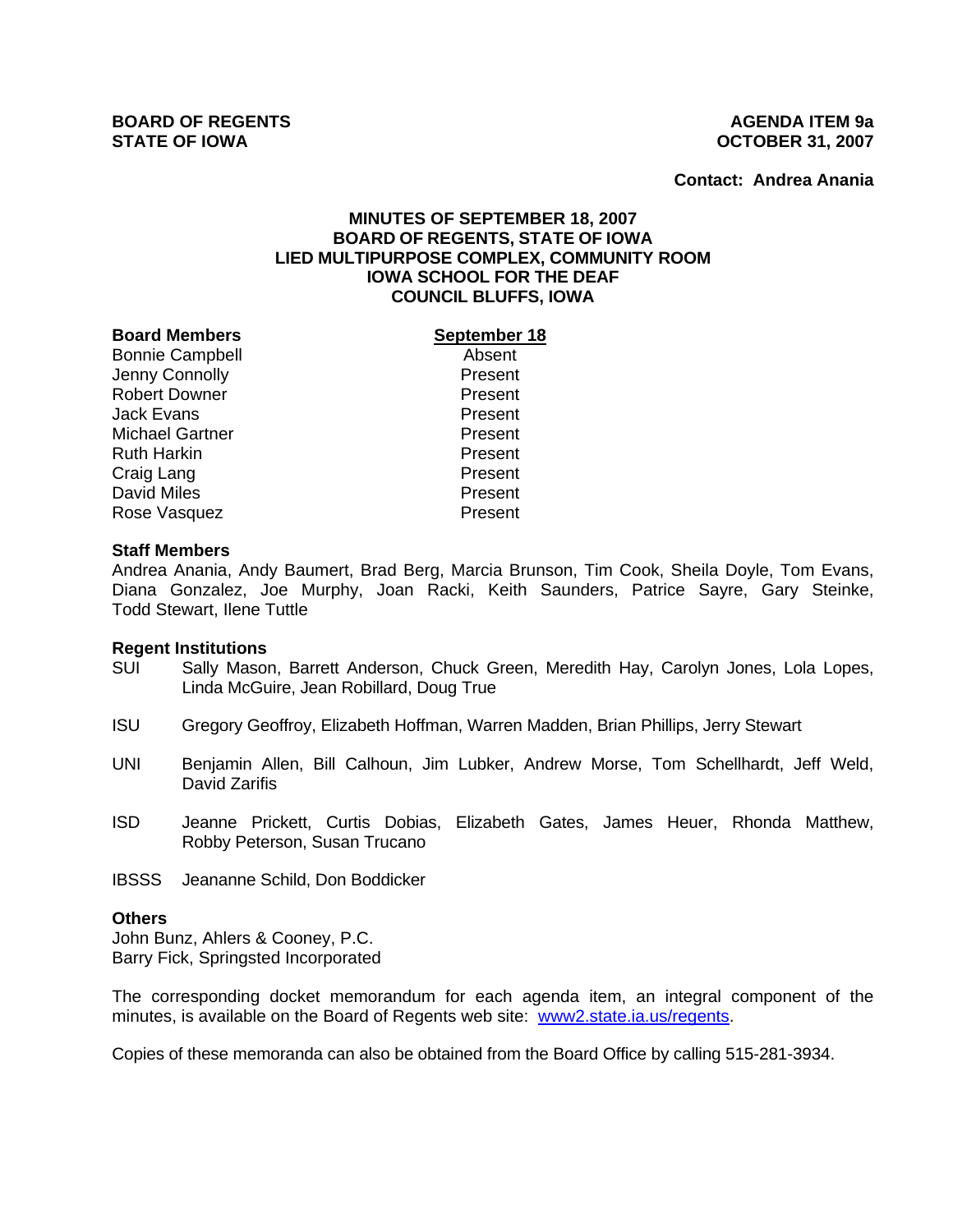## **President Gartner called the meeting to order at 8:45 a.m. on September 18, 2007.**

President Allen introduced Dr. Terry Hogan, the new Vice President for Educational and Student Services; President Mason introduced Dr. Lola Lopes, Interim Provost; Superintendent Schild introduced Don Boddicker, the new Director of Business Services; and Executive Director Steinke introduced Patrice Sayre, the new Chief Business Officer in the Board Office.

Executive Director Steinke reported that Pam Elliott Cain is the new Associate Vice President for Business and Finance at Iowa State University. President Gartner congratulated Pam and thanked her for the enormous amount of work she did at the Board Office.

President Gartner welcomed everyone.

## **Review of Board's Naming Policy**

Executive Director Gary Steinke thanked Dr. Diana Gonzalez and Joan Racki for the comprehensive summary they prepared on naming policies on colleges and buildings from major universities across the country. He introduced John Bunz, bond counsel from Ahlers & Cooney P.C., and stated that Mr. Bunz was available to answer legal questions on naming issues with regard to bonding.

President Gartner said that the overall goal is to have Board guidelines with flexibility for each university. Executive Director Steinke agreed and added that the universities have their own procedures they have followed for a number of years prior to making recommendations to the Board on naming opportunities. He added that the Regents policy is intended to provide guidelines, not establish specific criteria.

President Gartner asked Mr. Bunz to discuss potential tax hazards. Mr. Bunz discussed tax-exempt financing, private use, and naming rights as it relates to private business use. He also discussed IRS guidance, and naming for individuals when companies have the same or similar name.

President Pro Tem Miles asked for clarification on naming rights. Mr. Bunz stated that it is fact and circumstance-based approach. He said that a true unrestricted gift does not present a problem and that naming rights with respect to individual donors, under current IRS guidance, do not present any problems, but naming rights with respect to corporate donors can generate tax problems if there are quid pro quo agreements since these generate an enforceable legal right. He explained quid pro quo agreements, discussed financing structures, taxable financing, and described the need for due diligence and the role of bond counsel.

In response to Regent Evans' question, Mr. Bunz discussed the ramifications of foundation and business names which may be similar.

Regent Downer asked if the analysis of bond counsel is confined to tax issues or if other potential legal issues are considered. Mr. Bunz said that, while the focus is mainly on tax analysis, they do look at other contractual issues and work closely with counsel at the universities and at the foundations. Regent Downer noted the potential for other areas to be evaluated. Mr. Bunz reported that university finance people do a great job of finding potential issues and recommended that, while tax-exempt financing is attractive, it should be one factor of many to consider in a broad naming policy.

President Pro Tem Miles noted that the previous discussion had been centered on financing building projects and asked for insight on the naming/financing of a college. Mr. Bunz said that a tax-exempt bond opinion had not been given in this context, and, if that situation were to arise, strong consideration should be given to requesting a private letter ruling from the Internal Revenue Service. He added that there are a lot of complicated issues because there is no useful life of a college.

President Pro Tem Miles asked about the risk to the tax-exempt status on bonds, specifically if risk is applied to individual bonds or all outstanding bonds. Mr. Bunz said that the risk is to the particular bonds in question. Discussion followed on naming colleges and subsequent financing.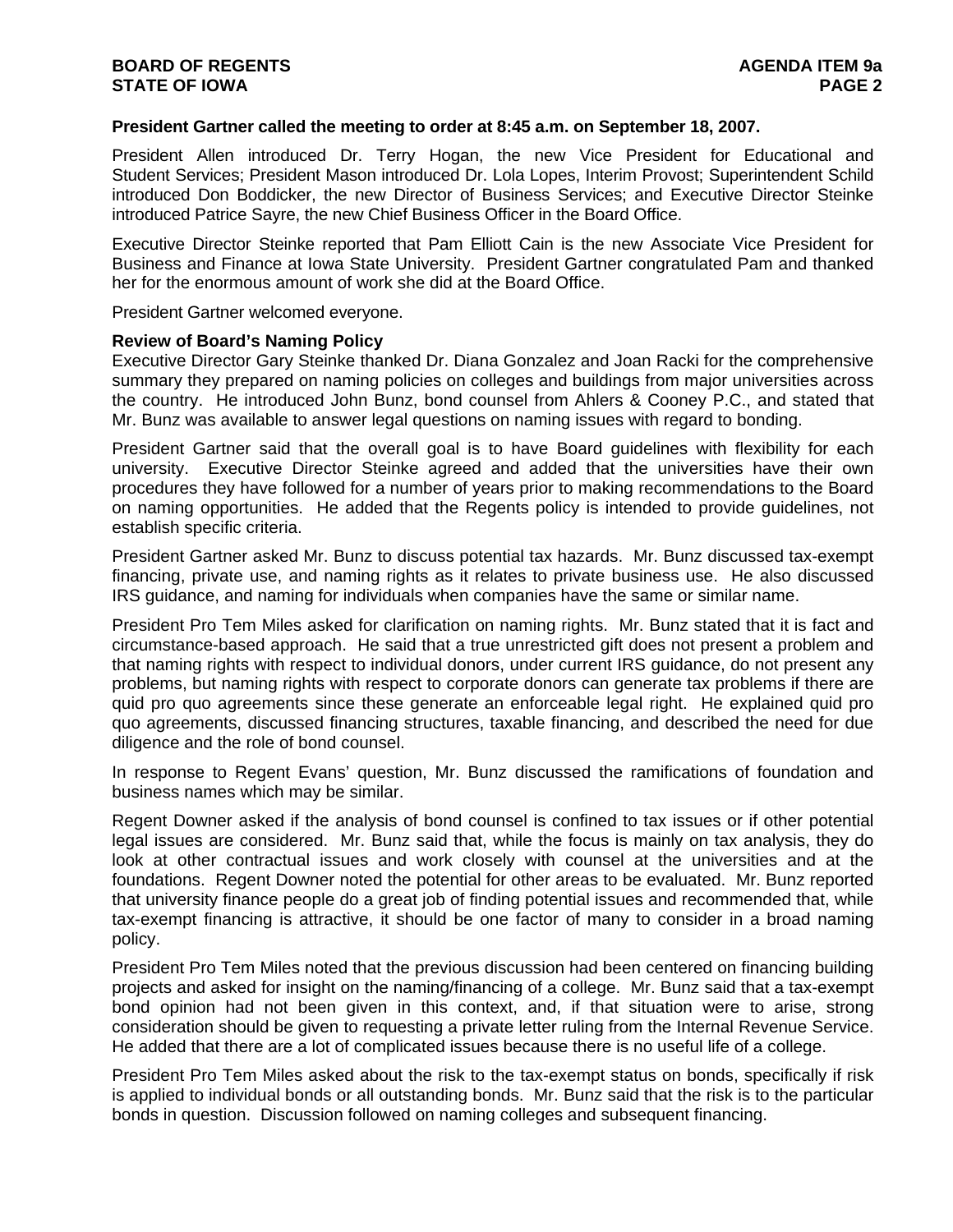# **BOARD OF REGENTS AGENUS AGENDA ITEM 9a STATE OF IOWA** PAGE 3

In response to President Pro Tem Miles' question on naming expectations, Mr. Bunz highly recommended the use of written naming rights agreements.

President Gartner asked if naming rights is an issue elsewhere in America. Mr. Bunz replied that it is a huge issue that bond counsels struggle with on a daily basis. He added that there was no guidance until three years ago when a private letter ruling was issued and hoped for more guidance. Further discussion was held on potential action by Congress, current Internal Revenue Service actions, and possible future issues surrounding gifts, foundations, naming, and financing structures.

President Pro Tem Miles suggested revisions to the Board's policy which would: (1) eliminate the ability to name anything at a Regent institution after a product; (2) require additional analysis for corporate gifts to avoid the appearance of commercial influence and/or conflicts of interest; (3) and establish clear policies which allow the Board unequivocal rights to remove any name that has been granted.

President Gartner requested that the Board Office work with bond counsel to develop a comprehensive policy that establishes guidelines and retains flexibility for the universities. Regent Lang requested additional information on foundations be included.

Discussion was held on the timeframe for completion of the policy and the appropriate amount of guidance in the policy.

Regent Evans requested that the policy indicates that the institutions can communicate with the leadership of the Board.

President Geoffroy stated that due diligence, effective communication, and as few rules as possible are important as it is hard to know what circumstances may arise such as a possible request for naming for a product. President Mason appreciated the Board's interest in flexibility. President Allen emphasized that effective communication is a challenge, but protects the donor and the institution.

President Gartner thanked Ahlers & Cooney for their help, particularly Mr. John Bunz.

¾ MOVED by MILES, SECONDED by HARKIN, to direct the Board Office staff to provide, with due speed but no deadline, suggested changes to the Board's Naming Policy which reflect the items discussed.

|          | Regent Campbell Connolly Downer Evans Gartner Harkin Lang |  |  |  | Miles Vasquez |
|----------|-----------------------------------------------------------|--|--|--|---------------|
| Aye      | x x x x x x x x x                                         |  |  |  |               |
| Nay      |                                                           |  |  |  |               |
| Absent x |                                                           |  |  |  |               |

MOTION APPROVED by ROLL CALL.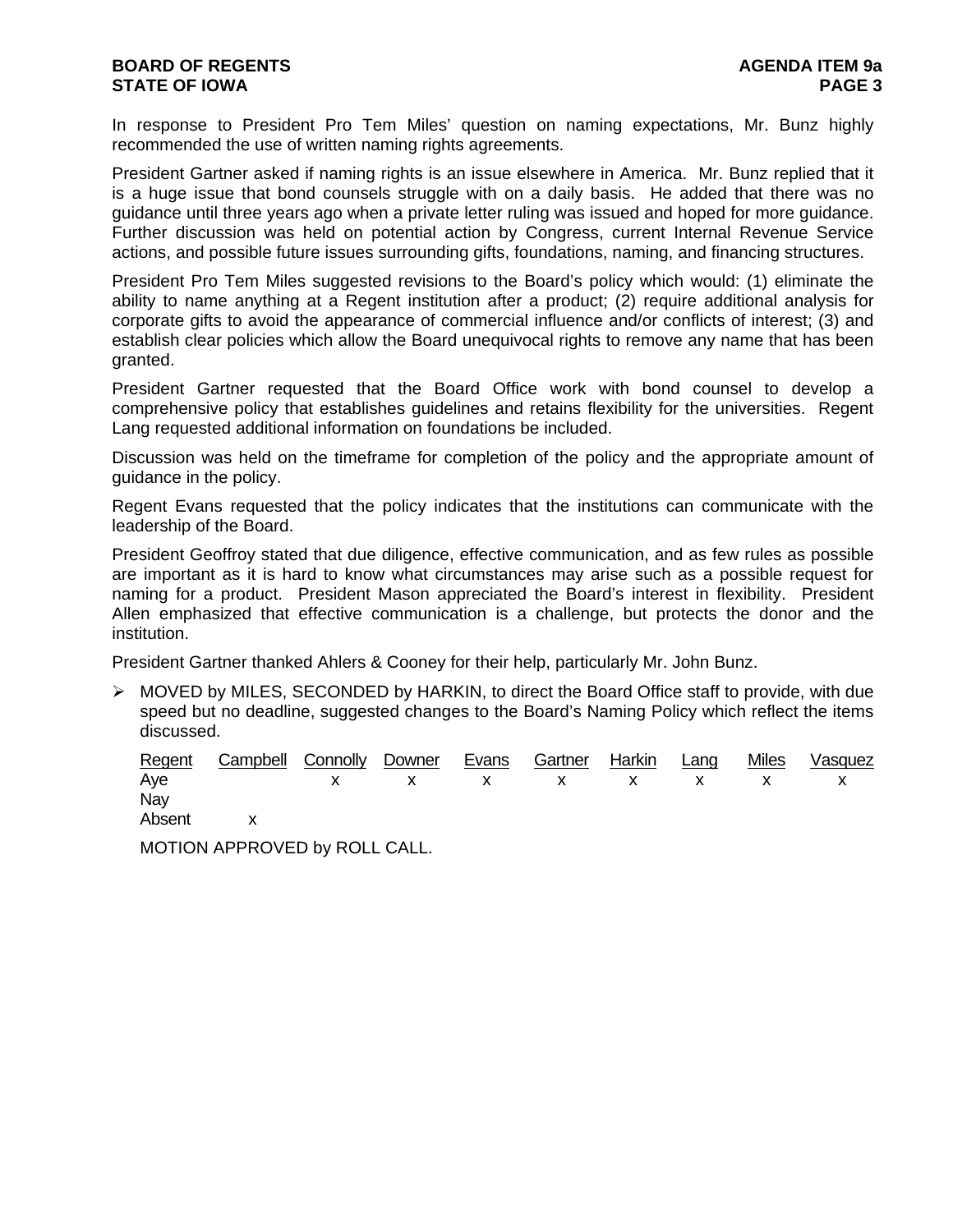## **University Security Protocols**

Report of the Study of Campus Security Protocols: In response to SF 588, the Board directed the institutions to review campus security protocols. Executive Director Steinke stated that the institutions, in consultation with the Board Office and through careful and thoughtful analysis, developed the report on campus security protocols, procedures, and technologies. He said that the full report is presented to the Board for review prior to it being forwarded to the Iowa General Assembly and to the Governor. He reported that, as a part of the security review, the institutions identified various needs which were placed into three categories – (1) emergency communications; (2) early warning systems – threat assessment; and (3) public safety response.

Executive Director Steinke stated that the University of Iowa has implemented an emergency communications system and that a similar system will soon be implemented at Iowa State University. He added that all three universities are looking at improving and expanding prevention and counseling techniques, and that feedback on the reports has been received from the Iowa Department of Homeland Security (IDHS) and from the Iowa Department of Public Safety (IDPS).

Regent Harkin stated that, currently, campus police may be authorized to carry weapons in certain circumstances. Executive Director Steinke responded that current Board policy allows the President of each university to authorize the arming of police-certified officers in emergency situations.

President Gartner asked how often arming of officers had been authorized. Vice Presidents True and Madden responded that authorization is granted, on average, about once a month. Examples of incidents where arming might be requested would be: participation of university officers in a community drug task force or bomb squad; off-campus investigation of felonies, such as the Gilchrist fire at UNI; security for visiting dignitaries; and, in rare instances, employee terminations or grievances where staff feels the situation may escalate.

President Gartner asked about the process in place for the authorization of arming. Vice Presidents True and Madden responded that the Presidents had delegated approval to them. Vice President True noted that General Counsel is also involved in the approval process at the University of Iowa.

President Gartner asked whether University police are armed during the ISU VEISHA weekend. Vice President Madden responded that there has never been a request for arming during VEISHA. He noted that it would not be the kind of circumstance where arms would be appropriate.

Regent Lang asked the public safety directors to describe the change in climate on the campuses in the last decade as far as integration of a population from outside the campus and how often a population that is not students or faculty has a presence on campus.

Director Green stated that the statistics indicate that arrests lean toward people who visit campus more than faculty, staff, or students. He said that officers have stopped automobiles where guns have been found under the seats and that they have had to back away for their own safety.

Director Stewart stated that there are approximately 1,000,000 visitors to ISU each year. He said that there have been three robberies since June, each involving non-students. He added that ISU officers have encountered people with extensive criminal histories and who are wanted and armed. He noted that ISU is a relatively safe campus, but it is clear that more and more people who are armed and who are not associated with the institution are coming to campus for a variety of reasons.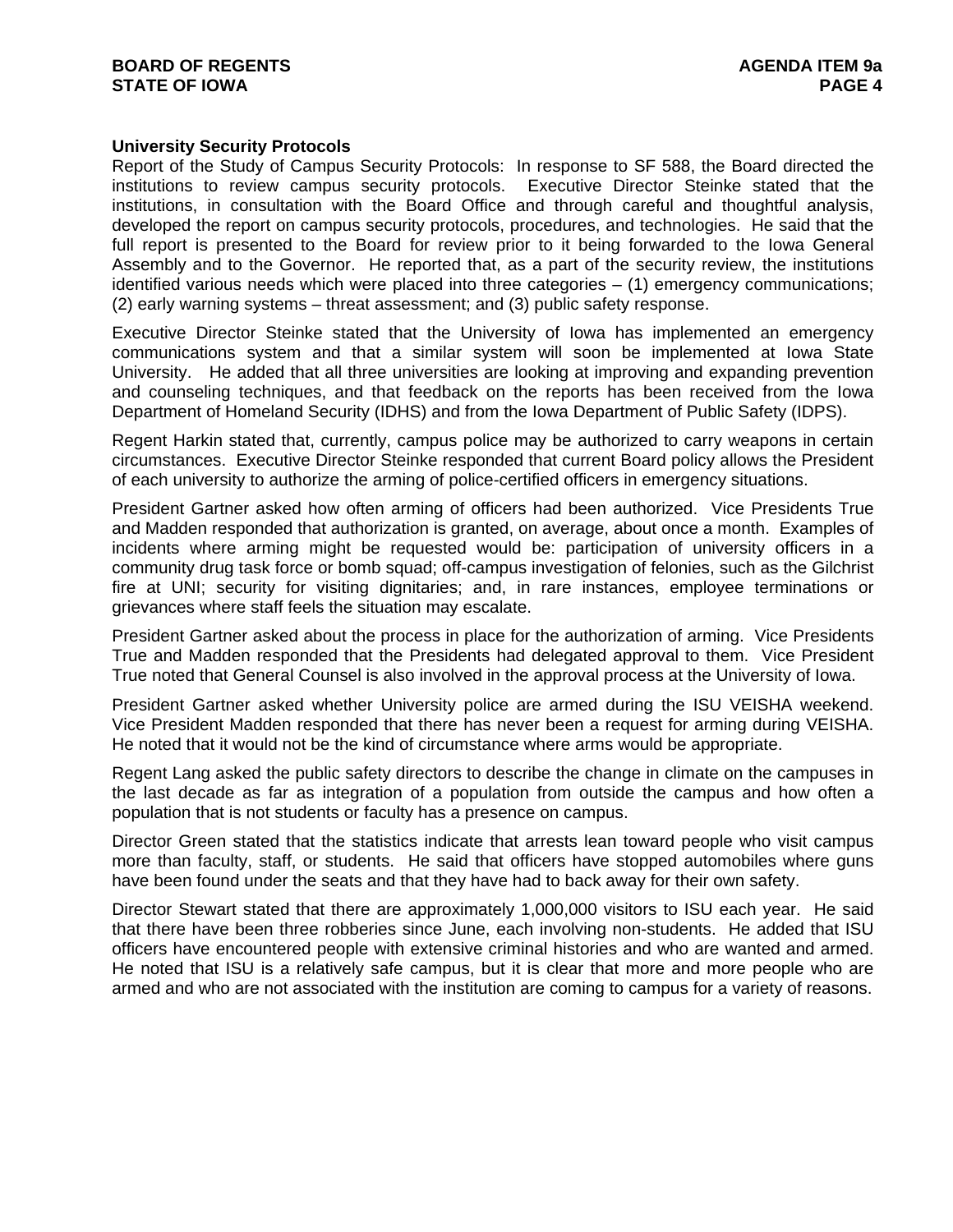President Gartner stated that the crime statistics for the three universities indicate that the vast majority of crimes are alcohol- and drug-related along with some robberies; sexual assaults were the most serious crime reported. He noted that, in the past three years at ISU, there were three arrests for illegal weapons possession, about 600 for liquor violations, and 400 for drug law violations on campus.

Director Stewart reported that one recent robbery involved a gun displayed outside a residence hall. He noted that bank robberies and armed invasions have occurred in close proximity to campus.

In response to a question from President Gartner, the directors of public safety explained that their jurisdictions are all university property, including the outlying ISU farms.

Regent Downer asked how often university police are called upon to render mutual aid to cities and counties. Director Zarifis stated that the UNI force assists the Cedar Falls police with traffic control and accidents on an ongoing basis. In addition, there have been 200 requests for specific events and circumstances.

President Gartner asked if officers were automatically armed for off-campus situations. Director Zarifis indicated that the previously-discussed approval process is followed.

President Gartner asked if it would help or be an unacceptable half-way measure if the Board's policy allowed automatic arming of officers in off-campus situations. Director Green said that it would be unacceptable simply for the reason that some of those situations cannot be foreseen.

Regent Evans asked if there is a hiring and retention issue with officers. Director Stewart stated that his staff is extremely professional, well-trained, educated, and that the average educational level is 16 years. He added that officers work at ISU because they want to work with students in a vibrant environment. He said that there is an extensive selection process including background checks, psychological testing, fitness and written examinations, and oral interviews. He reported that the universities exceed state requirements regarding background checks and psychological testing.

Director Green stated that recruitment and retention is becoming an issue for all three universities. He noted that, in the last four weeks, the University of Iowa has lost three officers – two to other police agencies. He reported that other officers are on waiting lists for other agencies and explained that there is a concern that the universities will become a feeder system for other law enforcement agencies because the universities have raised their standards and qualifications

President Gartner asked if the officers were leaving because they were not armed. Director Green said that a variety of reasons are given, but that arming is always one of the reasons. President Gartner asked about the turnover rate. Director Stewart indicated that ISU loses one officer each year out of a force of 33. Director Zarifis stated that the average educational level for the UNI force was 15.5 years with 13 years of experience and that reasons for leaving are varied. He noted that it is important to hire people who fit into the campus environment and embrace the community-based policing philosophy.

Regent Downer stated he was impressed with the information submitted. He noted that there was one thing that was not addressed, which is the specialized nature of training relevant to the particular assignment that these officers have – especially in two areas in particular: (1) dealing with persons 18-25; and (2) persons who may be suffering from mental health issues brought on by the stress of college.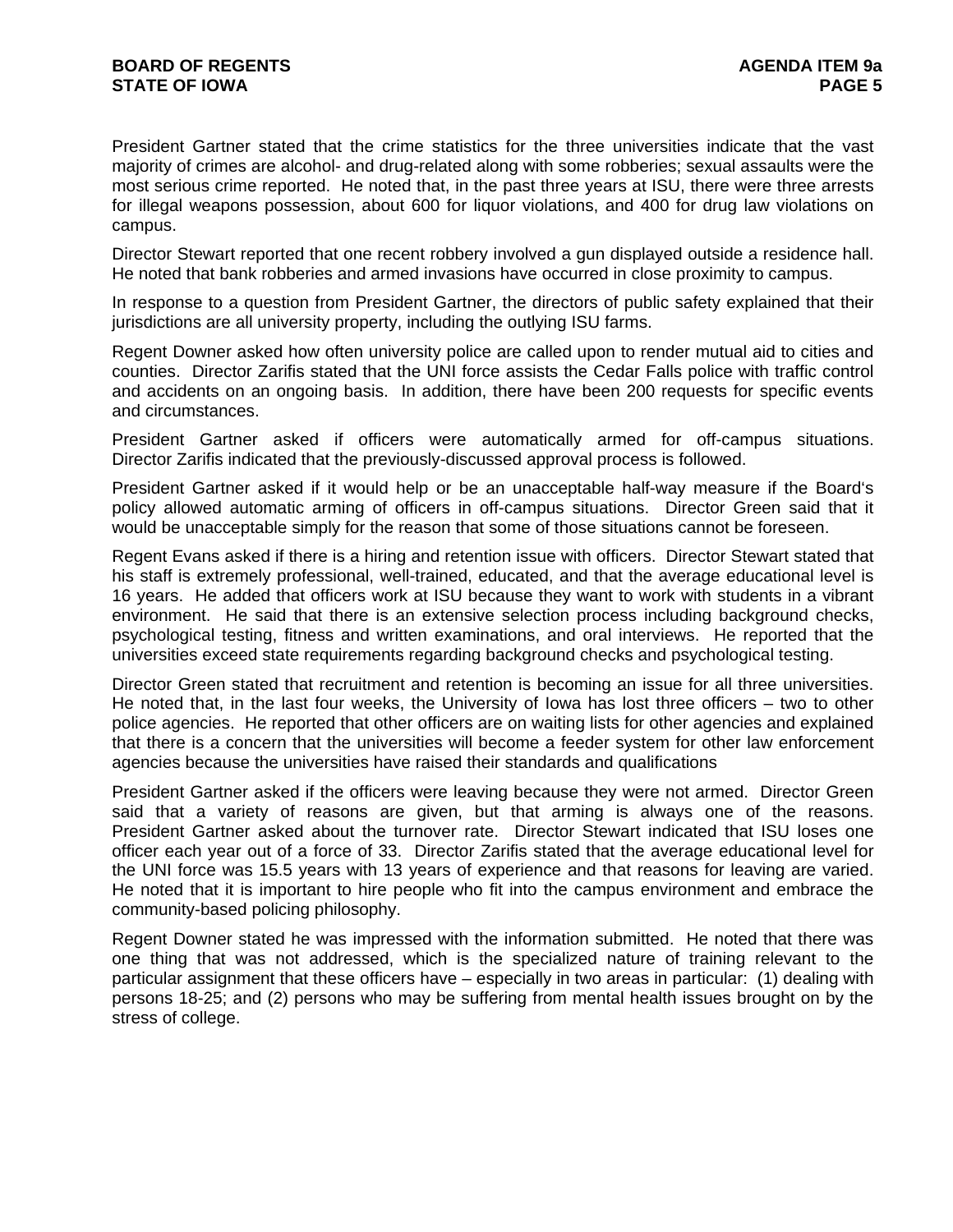Director Green stated that university jurisdictions are unique challenges and that applicants must be geared to interacting in such an environment. He said that officers are provided with training on how to deal with young people as well as with individuals who may be mentally distressed. He noted that there are a lot of different groups on campus and part of their training is through those groups and that campus officers are probably better trained than most small departments in the state due to the availability of training resources.

Director Stewart stated that university officers receive basic Iowa Law Enforcement Academy training plus additional training specific to a university setting. He said that the universities want officers to think globally and work on problem solving by using proper resources.

Director Zarifis stated the officers operate and police in a unique environment. He noted that the three universities are working on a grant for violence against women, which will allow the development of those unique skills, resources, and processes even further.

Regent Vasquez asked when the Board last considered arming. Vice President Madden reported that it was considered more than a decade ago, initiated more by the officers, and had a collective bargaining component to it. The Board made the decision not to arm at that time.

Regent Lang stated that the information provided was comprehensive and extremely valuable. He said that President Allen mentioned something that was very important – on the campus there are police who know the environment, who have a special knowledge about how important students are within the college community, and that, in some cases, it would seem to make sense that individual officers would have guns. He said that there should not be any question that they also should be held to a higher standard. He asked how thorough training provided by the university was and how often it was done. He stated that any decision about guns would need to be part of a total comprehensive security protocol in the campus community.

Director Green reported that the state requires that certified officers qualify annually on the use of firearms, while the University of Iowa requires semi-annual qualification. He stated that the University employs five certified firearms instructors. He also noted that the department employs a number of security guards who are not sworn and who do not carry weapons.

Director Stewart said that, as important as marksmanship with a firearm is, it is more important to know when the use of force is necessary and to what level to use it. He said that officers are trained in the use of force in general, including constitutional requirements and restrictions, Supreme Court decisions, and review of policy and state statutes. He added that classroom instruction occurs annually.

President Geoffroy stated that an issue not yet discussed relates to the perception that families and prospective students have about the safety of our campuses. He said that families of prospective students have long been concerned about campus safety and that sensitivity has been greatly heightened by the Virginia Tech incidents. He added that parents continually voice these concerns to the admissions staff and said that he was worried about the competitiveness of the Regent universities for future students if the institutions stand out in the minority of not having armed campus police, whether it increases the safety of the campus or not.

President Geoffroy stated a lot of issues have been raised since Virginia Tech and that campus communication is a very important factor. He noted that ISU is moving very quickly to improve rapid communication on campus, but that still does not address the issue of what prospective students and their families perceive about campus safety. He said that it is the general perception that having an armed police force makes the campus safer.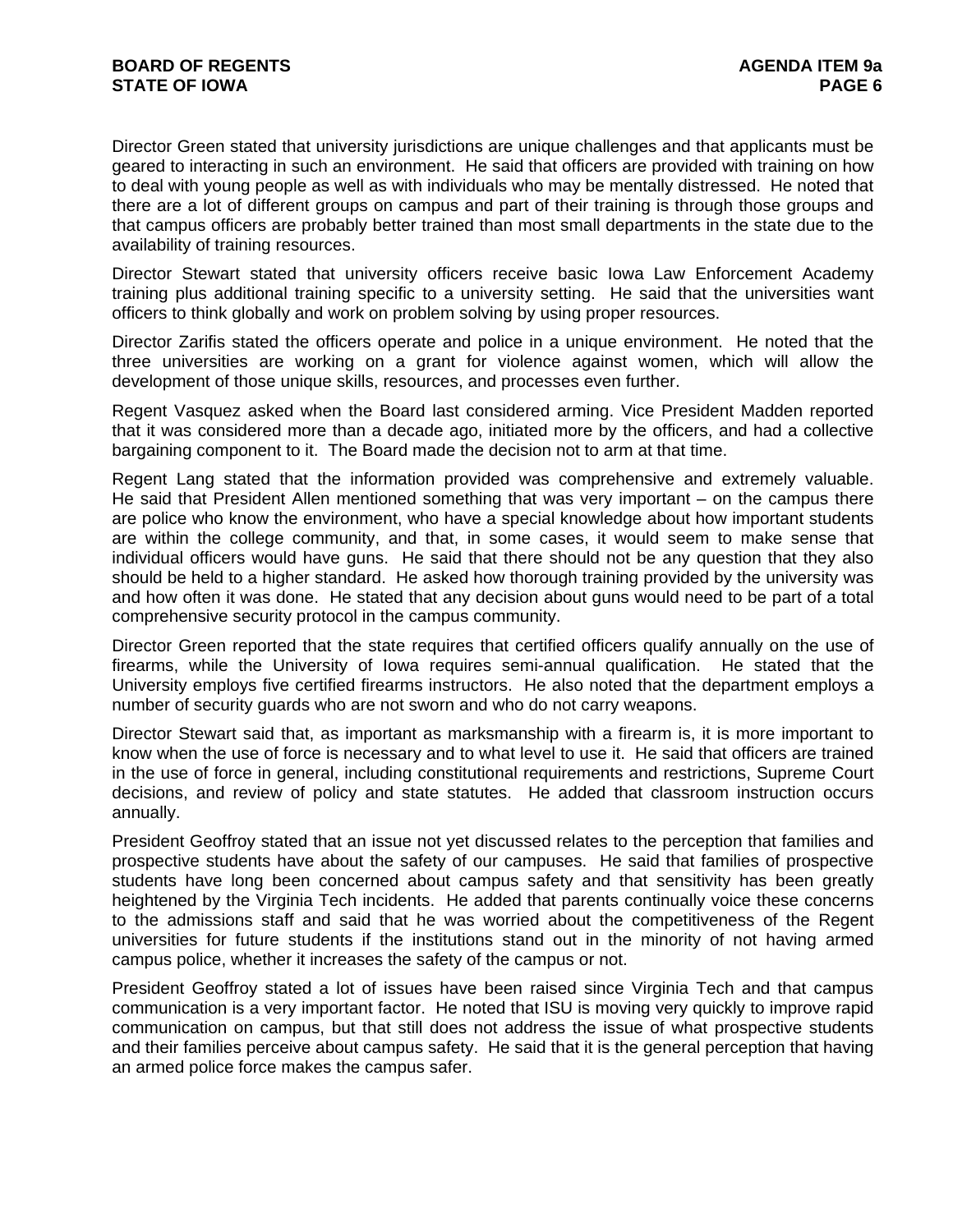Regent Connolly stated that, through her work in the admissions area, she meets with students and families on a daily basis and that safety comes up in every meeting. She reported that they refer to Virginia Tech and sexual assaults and that they do not want statistics; they just want to know that the campus is safe.

President Gartner stated that he does not necessarily disagree with anything that has been said, but noted that there has been no statistical analysis of crime presented to the Board. He indicated that many letters in support of arming have been received. He said that there were six examples given where it would have been better to have had armed officers and noted that all six incidents were resolved without harm to either the officer or the individuals involved. He reported that he was able to pull some statistics from the Internet, which indicated the huge issue of drinking and drugs on campus.

President Mason stated that she supported President Geoffroy's comments. She recently met with the University of Iowa Parents Association and said that, during the meeting, she received questions about campus safety and the issue of arming officers. She reported that the president of the association wrote a letter in support of arming police officers.

President Allen agreed with the comments made by Presidents Geoffroy and Mason. He noted that UNI did request input from the parents of students and, at a ratio of about 4 to 5 / 1, they felt campuses would be safer with armed police officers. He said there are other things that need to be done such as improve communication systems and enhance counseling resources.

President Pro Tem Miles asked what action plans would be required if the Board were to approve the arming of officers. Director Zarifis stated that, initially, the use of force policies as well as the Public Safety Advisory Committee would be reviewed. Director Green stated that the same would be done at the University of Iowa, but it would also be important that the three individual departments collaborate and look at all of the policies. Director Stewart stated that the ISU policies are in accordance with national accreditation standards. He indicated that he would want a review from an outside entity of the department's policies and training.

Regent Downer stated that the materials indicate that the ISU department is accredited. He asked if that would be a reasonable process for the other departments to investigate. Director Green stated accreditation would be something that should be examined. He noted that only two public safety departments at Big Ten institutions were accredited and that an assessment had recently been done of the University of Iowa department by an outside entity. Director Zarifis said that there was nothing wrong in having an outside review of the department. He noted that it was important to remember that the primary focus of the department is to provide services and be responsive to the campus needs, while making sure those needs are met by well-trained, well-qualified personnel.

President Pro Tem Miles asked if the weapons available on the campuses were standardized. Director Green said they were at the University of Iowa. Director Stewart said it was important to keep abreast of acceptable industry standards for weapons and ammunition.

Brian Phillips, President of the Government of the Student Body at ISU, explained that a survey was distributed via e-mail to students on each campus. He said that the survey solicited basic demographics and asked about knowledge of public safety policies and procedures, and whether officers should be allowed to carry firearms.

Barrett Anderson, President of University of Iowa Student Government, reported that 61.9% of the students agreed that officers should be permitted to carry firearms; Brian Phillips, President of the Government of The Student Body at ISU reported that 61.3% of the students agreed with the arming of public safety officers; and Andrew Morse, President of the UNI Student Body, stated that 57.2% of the students agreed with the arming of public safety officers.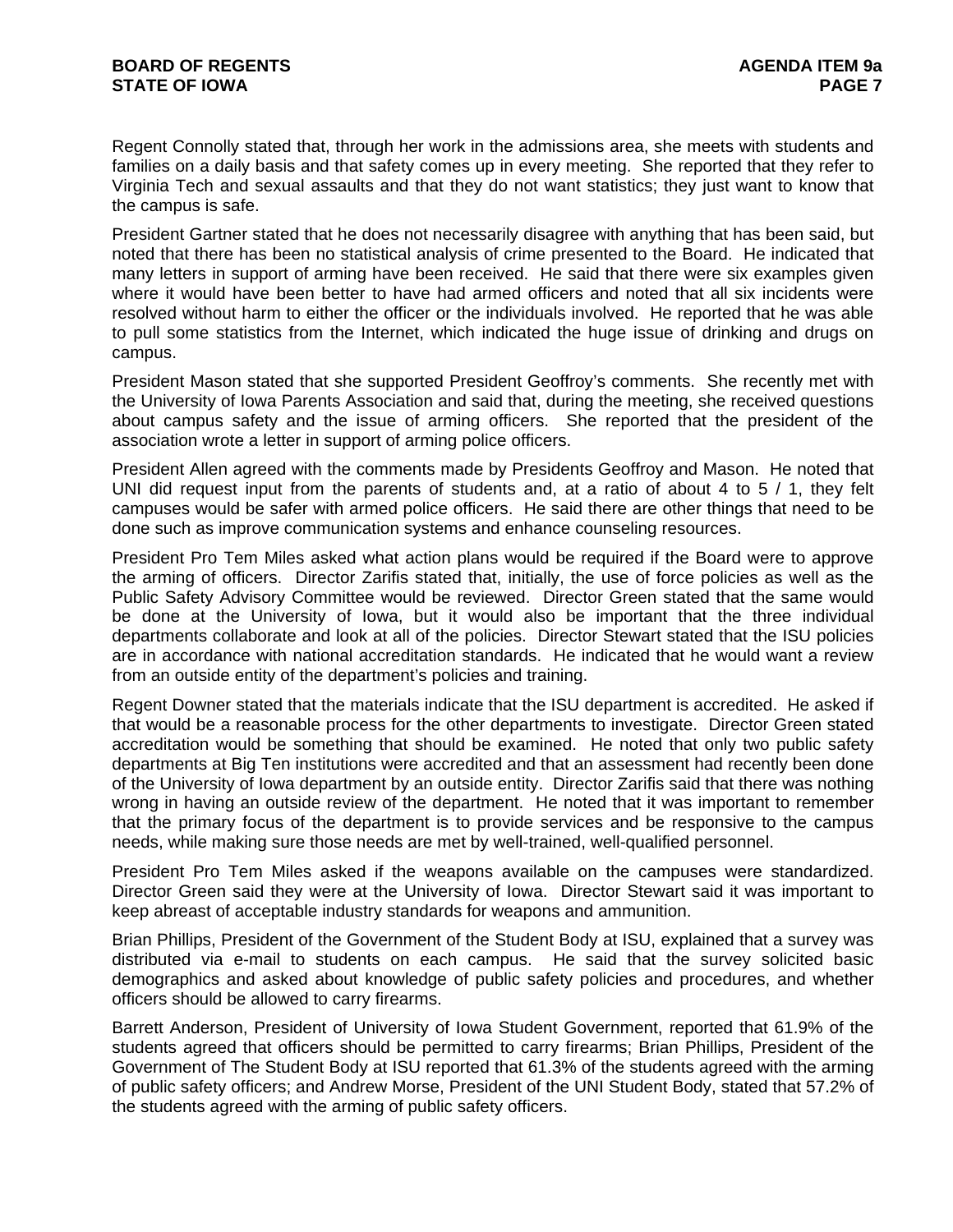President Gartner thanked the students for the information. He said that the Board needed to approve submitting the security policy to the General Assembly.

After considerable discussion, the following motions were made:

- ¾ MOVED by HARKIN, SECONDED by LANG, that the Board Office, in consultation with the University Presidents, directors of public safety, students, and other appropriate experts, develop a comprehensive policy for campus safety and security for consideration by the Board at a subsequent meeting. MOTION APPROVED UNANIMOUSLY.
- $\triangleright$  MOVED by MILES, SECONDED by DOWNER, to instruct the Board Office that the proposed policy on campus safety and security include a provision to enable certified police officers to carry firearms in the normal course of their duties. MOTION APPROVED with REGENT VASQUEZ voting NO.
- ¾ MOVED by DOWNER, SECONDED by EVANS, to submit the reports to the General Assembly. MOTION APPROVED UNANIMOUSLY.

President Gartner stated that when the proposal is brought to the Board for consideration, the materials should include specific analyses of crime on the campuses.

## **University of Iowa Announcement**

President Mason announced that the National Institutes of Health (NIH) awarded one of the largest amounts ever given to the University of Iowa, a \$33.8 million grant to fund the Institute for Clinical and Translational Science (ICTS), under the direction of Dr. Gary Hunninghake. She said that this highly competitive grant puts the University in elite company, as only 23 other institutions in the nation have received these awards.

President Mason reported that the award will dramatically change the focus of the University's worldrenowned biomedical research enterprise and enable it to bring laboratory research to patients more rapidly. She said that the Institute will work with physicians, hospitals, and community health centers across the state to bring cutting-edge biomedical research and clinical trials to patients in their own communities, and added that it is the largest and most comprehensive interdisciplinary effort ever undertaken by the University, with 39 centers and institutes and all 11 colleges participating.

President Mason reported that the University has established collaborations with Iowa State University, The University of Arizona, Iowa Health Systems, Mercy Health System, and other health agencies around the nation. She also reported that the application for this award began more than two years ago and that the preparation involved 150 people.

President Gartner congratulated the University of Iowa and asked Vice President for Medical Affairs and Carver College of Medicine Dean, Dr. Jean Robillard, to elaborate on translational science. Dr. Robillard said that it brings discovery from the research laboratory to the patient and to the community. He added that it will allow the citizens of Iowa to have access to major discoveries as rapidly as possible.

Vice President Hay added that the University of Iowa joins a world-class consortium of universities and medical centers to advance cures and diseases for the state, nation, and the world. She said that this is a huge honor and reported that the University plans to leverage the award with its plans to create a new Iowa Institute for Biomedical Discovery (IIBD). She thanked Governor Culver and the legislature for their support for the IIBD. She reported that the IIBD will be where new discoveries, treatments, and cures are made and where training the next generation of clinicians and scientists will occur. She said that it is very exciting and unprecedented for the University of Iowa to be at this level of research in the world.

In response to President Gartner's question on staffing, Dr. Robillard said that this grant will allow the University to attract outstanding quality faculty and researchers.

¾ The Board received the announcement by GENERAL CONSENT.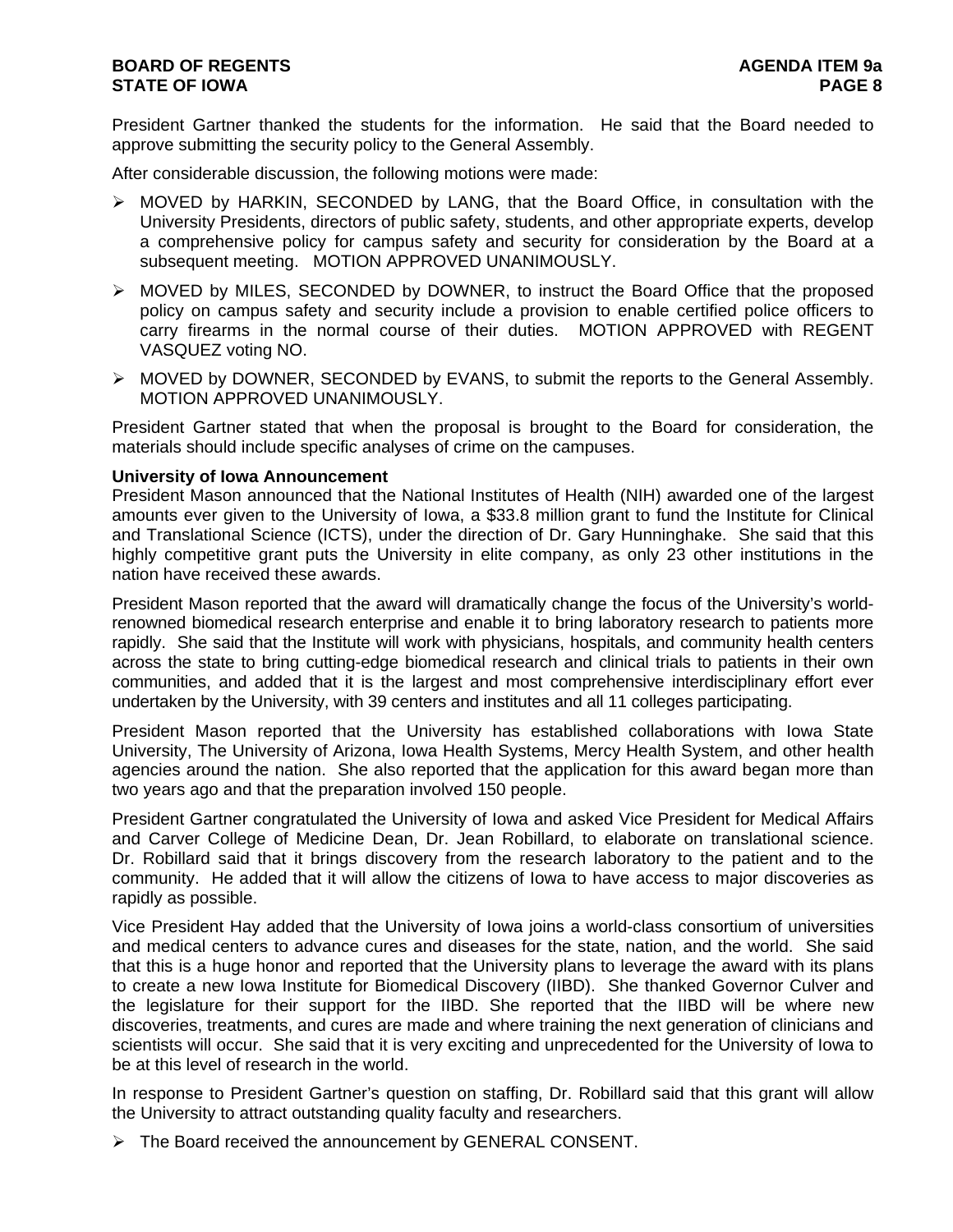## **University of Iowa College of Law Presentation**

President Mason stated that she is enthusiastic about the College of Law's faculty and student involvement in civic engagement and that it is one of the best learning opportunities available to students. She said that the College of Law is a shining example of how this best practice is put into the curriculum in a meaningful way.

Dean Carolyn Jones and Associate Dean for Public Service Linda McGuire indicated that the University of Iowa's College of Law ranks  $24<sup>th</sup>$  in the nation and  $7<sup>th</sup>$  among public universities. The first year curriculum was modified to include 56 hours in legal writing and research. Dean Jones explained that students are encouraged to participate in non-profit/community outreach activities. She also explained that the College determined that it was necessary to reduce the semester hour requirements for the J.D. program from 90 to 84 credits, based on 60-minute teaching hours in a 14-week semester. This change will also reduce the number of minutes of instruction from 75,600 to 70,560. This lower number is within the American Bar Association accreditation requirements of 58,000 minutes of instruction. The College also intends to suspend admission to the summer entrant program because demand for summer entrance has decreased significantly while demand for fall entrance has increased. The fall 2008 entering class will be increased to 220 to accommodate the 40 summer entrants so that the overall student body enrollment will remain the same.

In response to Regent Harkin's question about how the University of Iowa's law school tuition compares to its peers, Dean Jones responded that it was lower for in-state tuition and comparable for out-of-state tuition. She also responded that approximately 30% of the graduating class remains in Iowa after graduation. She said that higher salaries frequently lure graduates elsewhere; however, there is an opportunity for debt forgiveness for those graduates who remain in Iowa and engage in public service law.

President Gartner asked about the proportion of applicants and enrollees that are female. Dean Jones responded that approximately 44% of the student body is female, compared to 47% nationally. She also indicated that the University of Michigan and the University of Minnesota have higher proportions of female students. President Gartner asked Dean Jones if the faculty teaching loads were also going to be reduced by 6%. Dean Jones responded that they will not. She said that the typical faculty teaching load was two courses per semester.

Regent Downer commented that the Iowa Law School Foundation has established a debt forgiveness program to encourage graduates of the J.D. program at the University of Iowa College of Law to pursue their law careers in the state of Iowa and to provide *pro bono* legal services.

Regent Evans asked if the College provided certificates in public service. Dean Jones responded that it did not. Associate Dean McGuire reported that students are eligible for the Boyd Service Award, recognition at graduation, and a notation on their diplomas.

President Gartner thanked them for the presentation.

¾ The Board received the presentation by GENERAL CONSENT.

#### **FY 2009 Operating Appropriations Requests**

Chief Business Officer Patrice Sayre provided brief comments on the FY 2009 Operating Appropriations Requests.

Executive Director Gary Steinke reported that the math and science initiative is generating a tremendous amount of interest with the Iowa Department of Education and with Iowa students. He explained that the initiative, led by the University of Northern Iowa, is a collaborative effort among the universities to improve the teaching of math and science to high school students.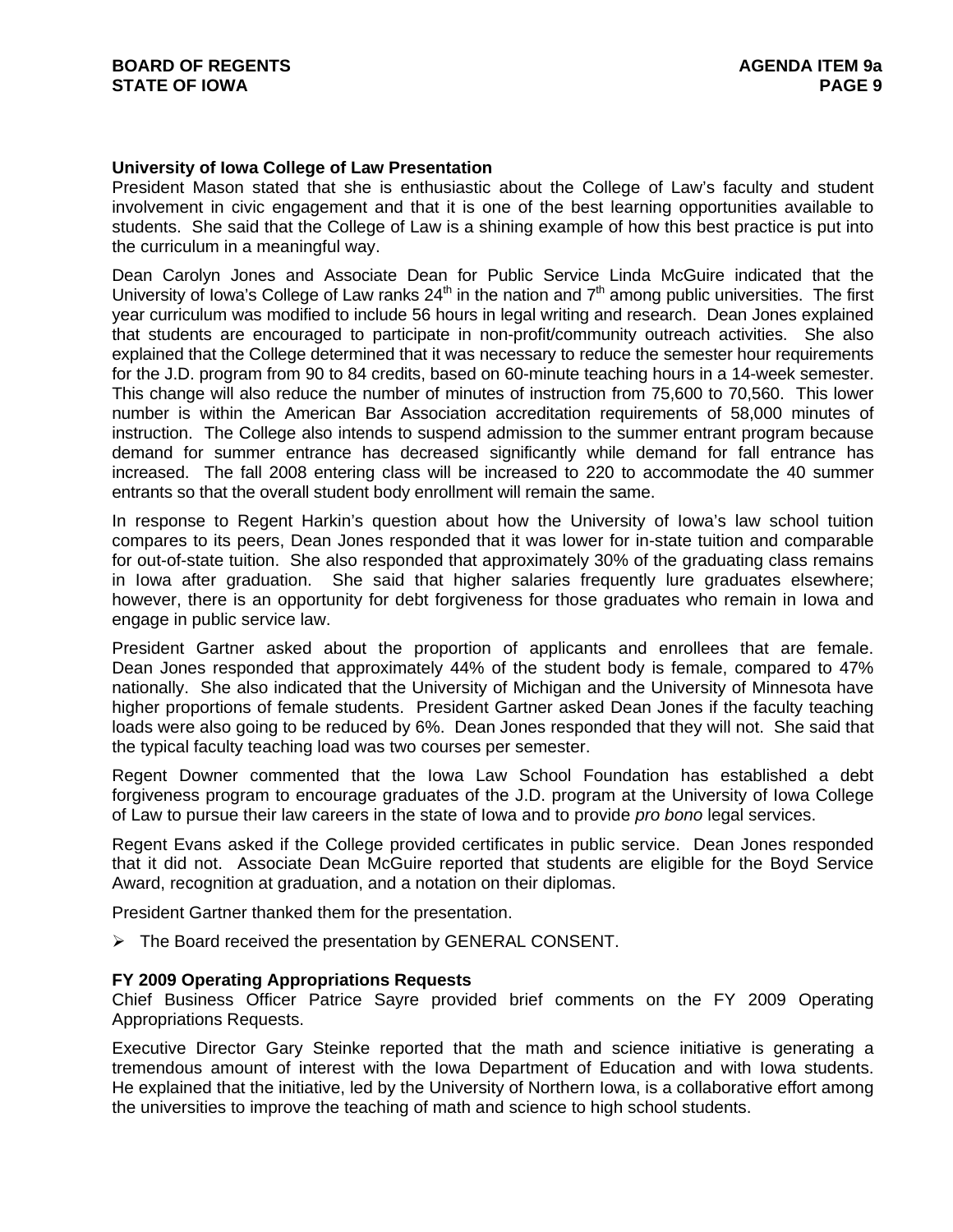President Allen thanked the Presidents, Provosts, and faculty at the University of Iowa and Iowa State University for their efforts with the math and science initiative. He explained its rationale; discussed the goals of improved supply and quality of teachers, student performance, and statewide collaboration; and reported on the steering committee and introduced its facilitator, Jeff Weld, Associate Professor of Biology.

Regent Lang asked to what extent the teachers association and local school boards had been notified. President Allen reported that the teachers association and members from the Iowa Association of School Boards participated in an education summit held this past summer.

Regent Connolly asked President Allen to elaborate on the award received by Associate Professor Weld. President Allen reported that, among other awards, Associate Professor Weld recently received a national award for teaching. Regent Connolly thanked Associate Professor Weld for all of his hard work.

Executive Director Steinke reported that the Executive Branch wants state agencies to submit status quo budgets. He said that the Regents have historically requested its real need and will do so again for FY 2009.

Regent Lang stated that he did not see a specific request for Biorenewables. Executive Director Steinke said that the Regents request includes restoration of \$4.4 million in Economic Development funding and that it was felt strongly that the Regents have one major initiative. He added that the legislature may choose to fund Biorenewables anyway. President Gartner added that Biorenewables continue to receive federal and private funding.

¾ MOVED by EVANS, SECONDED by DOWNER, to approve the FY 2009 Operating Appropriations Requests totaling \$770.6 million.

|          | Regent Campbell Connolly Downer Evans Gartner Harkin Lang |  |  |  | Miles Vasquez |
|----------|-----------------------------------------------------------|--|--|--|---------------|
| Aye      | x x x x x x x x x                                         |  |  |  |               |
| Nay      |                                                           |  |  |  |               |
| Absent x |                                                           |  |  |  |               |

MOTION APPROVED by ROLL CALL.

**Resolution for the Sale and Issuance of \$25,000,000 Hospital Revenue Bonds, Series S.U.I. 2007A** Barry Fick from Springsted, Incorporated, reported that one bid was received from Piper Jaffray & Co. with D.A. Davidson & Co. as a participating underwriter and that the bid had an interest rate of 4.4251%. Regent Evans asked for confirmation that just one bid was received. Mr. Fick responded affirmatively and added that four bidders signed up, but three elected not to bid. Mr. Fick said that, with the current interest rates, the bonds are trading at or through a ratings level of Aa2 by Moody's Investor Service and a rating of AA by Standard & Poor's. He stated that the bid reflects the strong performance of UIHC and of the University.

¾ MOVED by MILES, SECONDED by DOWNER, to approve:

A Resolution providing for the sale and authorizing and providing for the issuance and securing the payment of \$25,000,000 Hospital Revenue Bonds, Series S.U.I. 2007A, to pay the costs of constructing, improving, remodeling, repairing, furnishing, and equipping inpatient and outpatient facilities and patient care facilities, including mechanical and other supporting facilities at the University of Iowa Hospitals and Clinics on the campus of The State University of Iowa, funding a reserve fund and paying the costs of issuance.

| Regent | Campbell Connolly Downer      |  | Evans | Gartner | Harkin | Lang | <b>Miles</b> | Vasquez |
|--------|-------------------------------|--|-------|---------|--------|------|--------------|---------|
| Aye    |                               |  |       |         |        |      |              |         |
| Nay    |                               |  |       |         |        |      |              |         |
| Absent |                               |  |       |         |        |      |              |         |
|        | MOTION APPROVED by ROLL CALL. |  |       |         |        |      |              |         |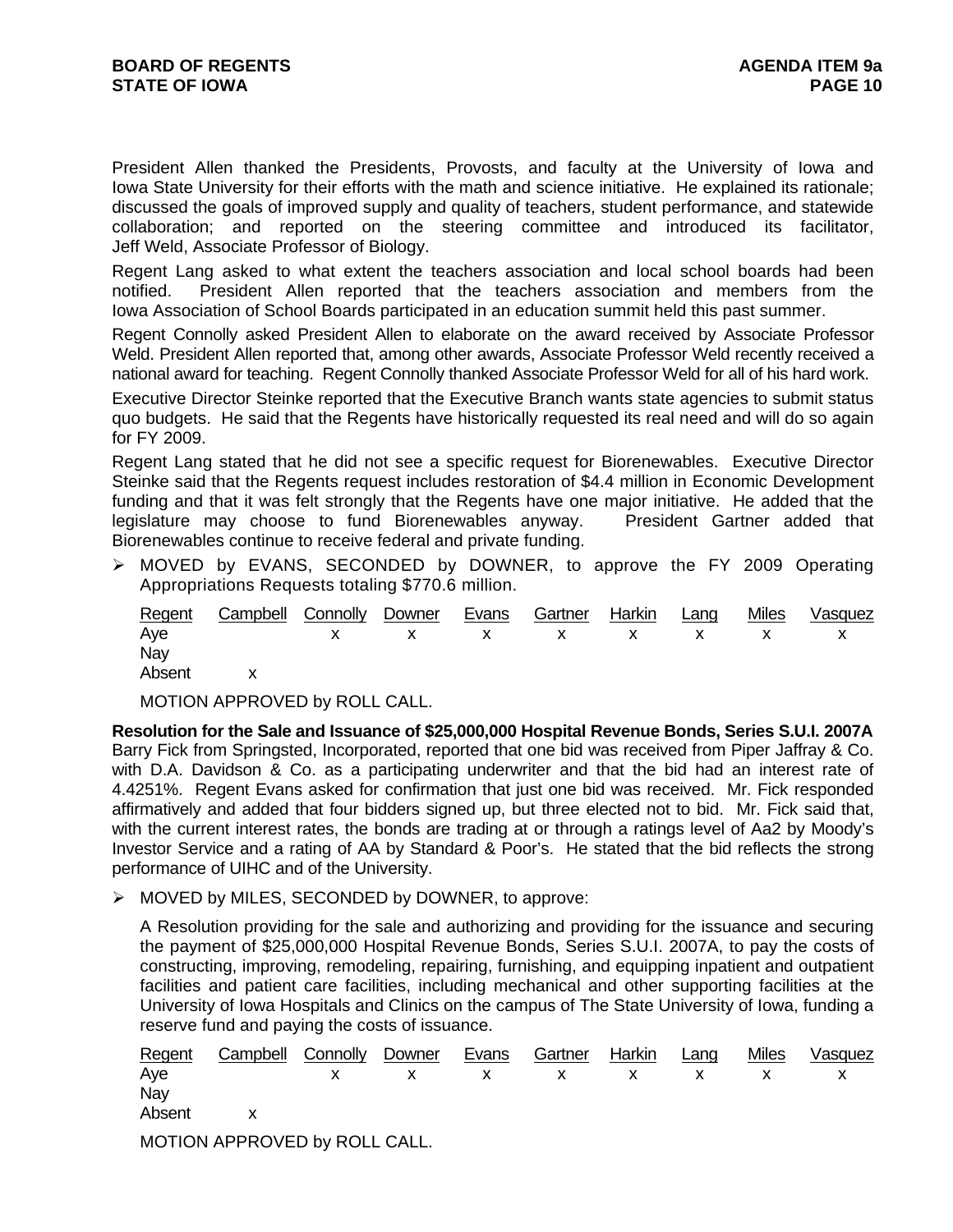# **Resolution for the Sale and Issuance of \$12,175,000 Athletic Facilities Revenue Bonds, Series I.S.U. 2007 (Taxable)**

Barry Fick from Springsted, Incorporated, reported that two bids were received; the winning bid was submitted by BB&T Capital Markets with a true interest rate of 6.0845%.

¾ MOVED by EVANS, SECONDED by HARKIN, to approve:

A Resolution establishing an Athletics Facilities System and providing for the sale and authorizing and providing for the issuance and securing the payment of \$12,175,000 Athletic Facilities Revenue Bonds, Series I.S.U. 2007 (Taxable), funding the debt service reserve fund, and paying costs of issuance.

|          | Regent Campbell Connolly Downer Evans Gartner Harkin Lang |  |  |  | Miles Vasquez |
|----------|-----------------------------------------------------------|--|--|--|---------------|
| Ave      | x x x x x x x x x                                         |  |  |  |               |
| Nay      |                                                           |  |  |  |               |
| Absent x |                                                           |  |  |  |               |

MOTION APPROVED by ROLL CALL.

# **CONSENT AGENDA**

- Minutes of August 1-2, 2007
- **•** Institutional Personnel Transactions
- Board of Regents Policy Manual Revisions to Chapters 1 and 4 Final Reading
- Summary of Fringe Benefits
- Master Lease Agreement Update
- Iowa State University College of Design Computer Lease Program
- Request for Program name Changes at Iowa State University in the Department of Kinesiology
- Lakeside Laboratory Regents Resource Center Budget
- Appointment to Quad Cities Graduate Study Center Governing Board
- ¾ MOVED by CONNOLLY, SECONDED by HARKIN, to:
	- Amend the Minutes of August 2, 2007, to reflect that Regent Connolly was present and voted Aye for the following agenda item - Allocation of Bonding Authorization for Deferred Maintenance, Fire Safety and Campus Security Improvements and Reimbursement Resolution.
	- Approve the Consent Agenda as amended.

| Regent | Campbell Connolly             | Downer | Evans | Gartner | Harkin | Lang | <b>Miles</b> | Vasquez |
|--------|-------------------------------|--------|-------|---------|--------|------|--------------|---------|
| Ave    |                               |        |       |         |        |      |              |         |
| Nav    |                               |        |       |         |        |      |              |         |
| Absent |                               |        |       |         |        |      |              |         |
|        | MOTION APPROVED by ROLL CALL. |        |       |         |        |      |              |         |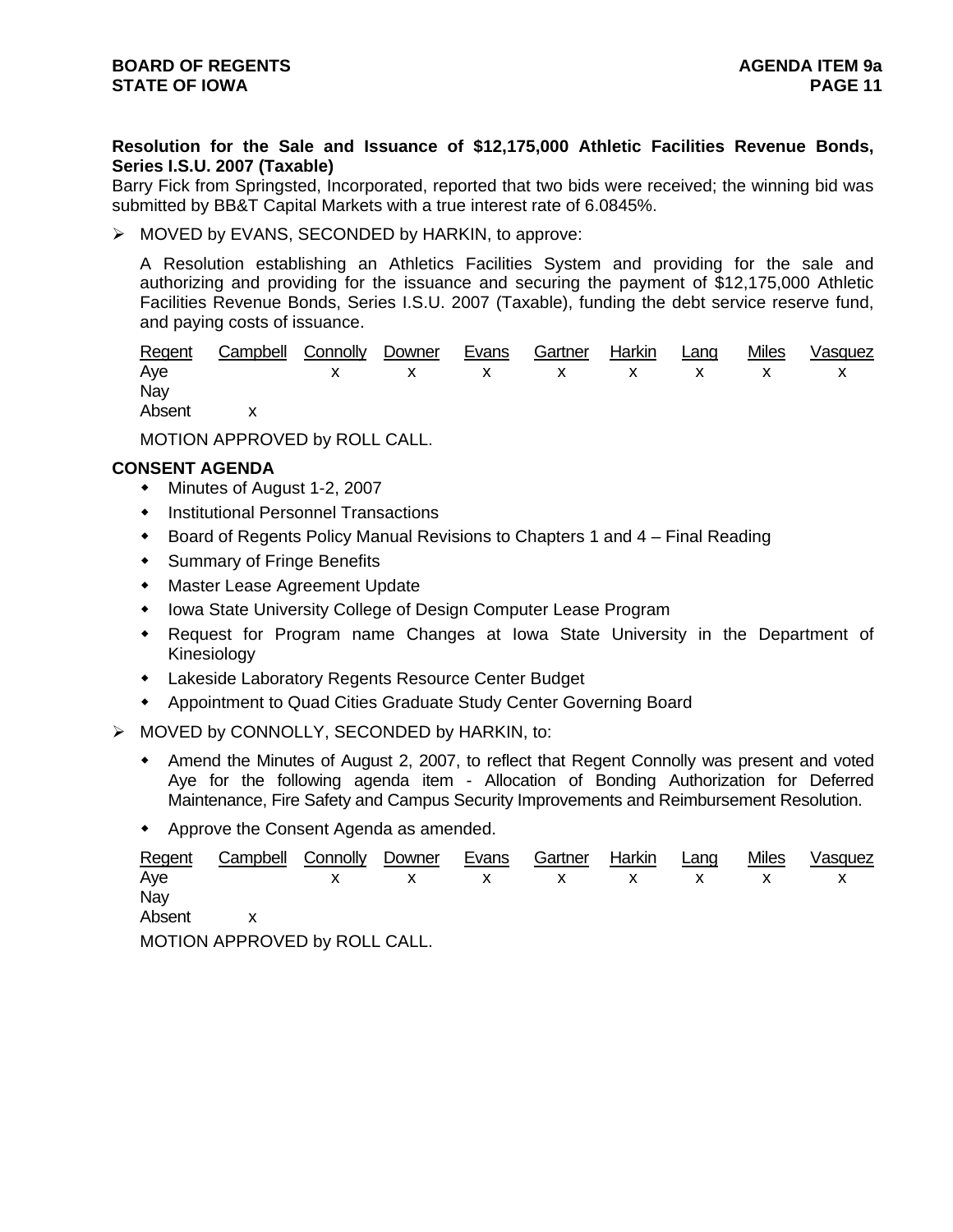# **FY 2009 Capital Appropriations Request**

Joan Racki explained that the Board's FY 2009 capital appropriations request includes \$50 million to correct fire safety and deferred maintenance deficiencies at the Regent institutions. President Gartner clarified that while the requested funds would help to reduce the total amount needed to correct these deficiencies, the list of deferred maintenance items is still massive. Joan Racki confirmed that the list of deferred maintenance and fire safety deficiencies at the Regent institutions totaled more than \$400 million in the most recent Facilities Governance report to the Board.

¾ MOVED by HARKIN, SECONDED by EVANS, to approve a FY 2009 capital appropriations request of \$50 million to correct deferred maintenance and fire safety deficiencies at the Regent institutions.

| Regent | <b>Campbell Connolly Downer</b> |  | Evans | Gartner Harkin | Lang | Miles | Vasquez |
|--------|---------------------------------|--|-------|----------------|------|-------|---------|
| Aye    |                                 |  |       |                |      |       |         |
| Nay    |                                 |  |       |                |      |       |         |
| Absent |                                 |  |       |                |      |       |         |
|        | MOTION APPROVED by ROLL CALL.   |  |       |                |      |       |         |

## **Five-Year Capital Plans**

 $\triangleright$  The Board received the five-year capital plans by GENERAL CONSENT.

## **Institutional Agreements, Leases and Easements**

¾ MOVED by CONNOLLY, SECONDED by HARKIN, to approve the lease agreements for the benefit of the University of Iowa and Iowa State University, subject to approval of the final documents by the Board Office and the Attorney General's Office.

| <b>Regent</b> | <b>Campbell Connolly Downer</b> |  | Evans | Gartner     | Harkin | Lang | <b>Miles</b> | Vasquez |
|---------------|---------------------------------|--|-------|-------------|--------|------|--------------|---------|
| Aye           |                                 |  |       | $X$ x x x x |        |      |              |         |
| Nay           |                                 |  |       |             |        |      |              |         |
| Absent        |                                 |  |       |             |        |      |              |         |
|               | MOTION ADDROVED by ROLL CALL    |  |       |             |        |      |              |         |

MOTION APPROVED by ROLL CALL.

## **University of Iowa – Proposed Property Purchases**

Vice President True outlined the University's request to purchase three properties from the University of Iowa Facilities Corporation. President Pro Tem Miles asked how the University's process would change if the Board voted not to approve these purchases. Vice President True explained that the Facilities Corporation would probably obtain a bank loan and the University would lease the properties from the Facilities Corporation for University use; the University would pay rent as it does with other University leases in the community. He further explained that in the case of one of the three properties, where the owners were anxious to sell, the University would not be able to accommodate the request for a quick sale without the use of the Facilities Corporation. He added that in the case of more complex property transactions beyond routine house purchases, the University consults with the Board Office.

Regent Lang asked whether the property sellers normally approach the University first, or if the University learns of available properties by other means. Vice President True confirmed that some property owners approach the University first, while others prefer to have the University contact them. He then explained the University's efforts to communicate with property owners in areas of potential University interest to cultivate positive relationships and to make them aware of the University's interest.

In response to a question from Regent Lang, Vice President True confirmed that if the Board approved the University's purchase of the three properties, the properties would no longer be listed on the property tax rolls of the City of Iowa City.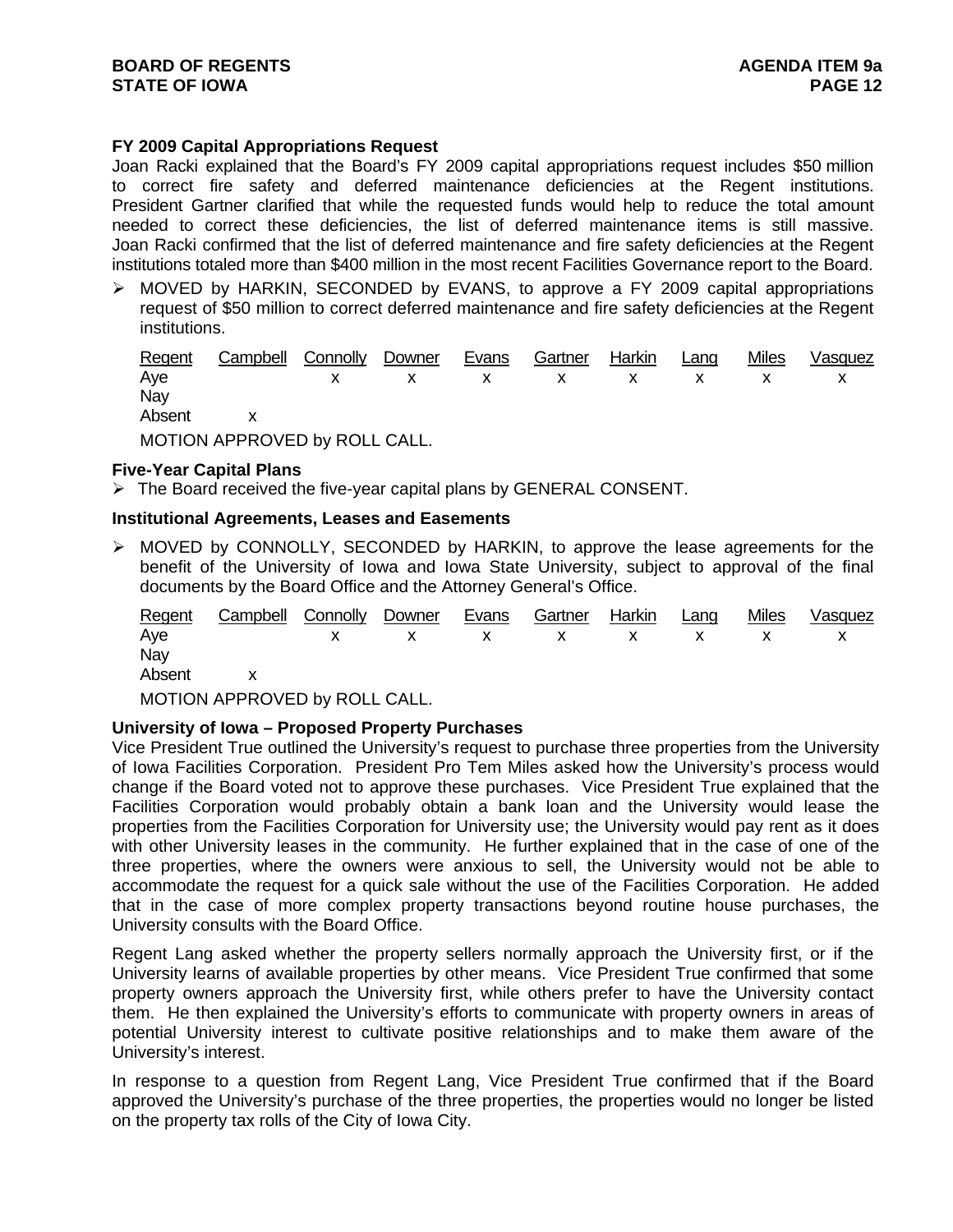- $\triangleright$  MOVED by EVANS, SECONDED by MILES, to approve the following purchases on behalf of the University of Iowa from the University of Iowa Facilities Corporation, subject to approval of the final documents by the Board Office and Attorney General's Office:
	- 422 North Clinton Street in Iowa City, Iowa, at the price of \$350,000.
	- 219 Melrose Court in Iowa City, Iowa, at the price of \$288,000.
	- 311 Melrose Court in Iowa City, Iowa, at the price of \$265,000.

|          | Regent Campbell Connolly Downer Evans Gartner Harkin Lang |  |  |  | Miles Vasquez |
|----------|-----------------------------------------------------------|--|--|--|---------------|
| Aye      | x x x x x x x x x                                         |  |  |  |               |
| Nay      |                                                           |  |  |  |               |
| Absent x |                                                           |  |  |  |               |

MOTION APPROVED by ROLL CALL.

# **University of Iowa Proposed Property Purchase – Old Capitol Mall Theatre Space**

Vice President True explained the history of the University of Iowa Facilities Corporation's acquisition of space in the Old Capitol Mall. The Facilities Corporation currently owns 61 percent of the mall, primarily on the second level, which is leased to the University to provide office space for Public Safety and other University functions. The University now wishes to exercise its right, working with the Facilities Corporation under the agreement for the previous acquisition of mall property, to acquire, at a fixed price of \$90 per square foot, the former theatre space, which had been leased by Central States Theatre Corporation. He outlined the University's plans to purchase, as a "turn-key," the completed project of approximately 20,000 square feet at an estimated cost of \$5.8 million. Various University functions would be housed in the office space to be constructed.

In response to a question from President Gartner, Vice President True confirmed that the University has the Bijou Theater in the Iowa Memorial Union, which was recently remodeled. He added that another movie theater, the Englert Theater, is located in downtown Iowa City.

President Gartner noted that the family that owns Central States Theatres has been very generous to the University of Iowa over the years. Vice President True added that their name is located at a number of prominent places on campus because of their tremendous support and generosity.

¾ MOVED by CONNOLLY, SECONDED by EVANS, to approve the purchase and financing for the University of Iowa of the former theatre space (Unit 100D) of the Old Capitol Mall (Old Capitol Town Center) in Iowa City.

|          | Regent Campbell Connolly Downer Evans Gartner Harkin Lang |  |  |  | Miles Vasquez |
|----------|-----------------------------------------------------------|--|--|--|---------------|
| Aye      | x x x x x x x x x                                         |  |  |  |               |
| Nay      |                                                           |  |  |  |               |
| Absent x |                                                           |  |  |  |               |

MOTION APPROVED by ROLL CALL.

## **Register of University of Iowa Capital Improvement Business Transactions**

Vice President True addressed the Chemistry Building Renovation project, in which the Carver Trust has been a partner in the project funding. The proposed revised budget includes an additional \$1.86 million from the Carver Trust, with University matching funds, to convert additional obsolete space in the building's west wing into research laboratories. Vice President True explained that this very important next step in the renovation project would not be possible without the participation of the Carver Trust. He expressed the University's gratitude for the generosity and support of the Carver Trust.

Vice President True provided a brief overview of the College of Public Health Academic Building project, which includes construction of 18 percent of the building as shell space. The University would plan to finish the shell space as soon as possible at an estimated cost of \$5 million to \$6 million. President Gartner asked if the total project funding of \$47 million was currently in hand.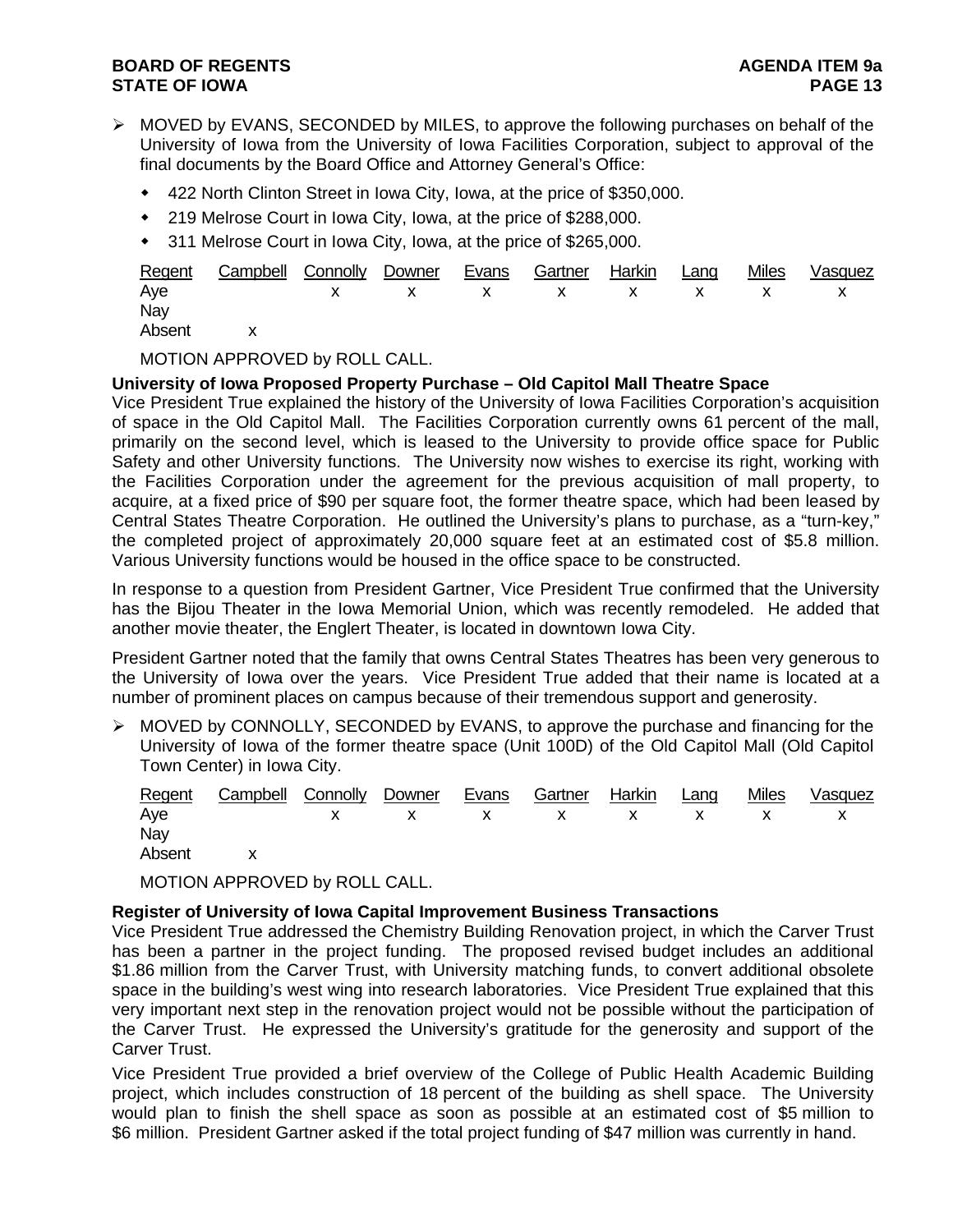# **BOARD OF REGENTS** AGENER AGENERAL MEDICINE OF REGENTS **STATE OF IOWA PAGE 14**

Vice President True explained all of the funding sources for the project, noting that the University will return to the Board for the sale of revenue bonds. He also reported that the University has received \$1.725 million of the \$6 million budgeted from private funds, and it hopes to receive \$3 million in federal grant support later this year.

Acknowledging the current shortage of private and federal funding for the project, President Gartner asked if it was the University's intention to begin the project before these funds are received. Vice President True explained the University's intention to continue to be aggressive in its efforts to obtain the additional private and federal funds. He added that the University has tested these goals and believes they are realistic. He further explained the University's plans to proceed with the project through design development, with the goal of bidding the project next spring.

President Gartner asked if the University would proceed with bidding if the additional funds had not been received. Vice President True expressed his optimism on reaching these funding goals since the University has previously undertaken similar projects with different sources of money, with good success in both fundraising and obtaining federal and state support. He further indicated that the decision to bid the project would be made in the spring, and he once again expressed optimism that the University would be in a position to proceed with construction at that time. He explained that while the project would not need to come back to the Board, the University could provide frequent status reports to the Board Office.

Regent Harkin noted that the College of Public Health is currently spread out in several different locations. Vice President True confirmed that the College is currently housed in 16 locations, and he addressed the importance of consolidating the existing faculty and research functions and creating a home for the College.

¾ MOVED by CONNOLLY, SECONDED by HARKIN, to authorize permission to proceed with project planning for the **Power Plant – Boiler Make-Up Water System** project, approval of the schematic design and project description and budget (\$47,700,000) for the **College of Public Health Academic Building** project, and approval of the revised budget (\$45,104,500) for the **Chemistry Renovation** project.

|          | Regent Campbell Connolly Downer Evans Gartner Harkin Lang |  |  |  | Miles | Vasquez |
|----------|-----------------------------------------------------------|--|--|--|-------|---------|
| Aye      | x x x x x x x x x                                         |  |  |  |       |         |
| Nay      |                                                           |  |  |  |       |         |
| Absent x |                                                           |  |  |  |       |         |

MOTION APPROVED by ROLL CALL.

# **Iowa State University – East Campus Dining Improvements**

Vice President Madden explained that the University would return to the Board at a future date to sell the bonds for the project, with the goal of beginning construction in May or early June of next year. He addressed the need for the project on campus as higher enrollments continue to exert pressure for improved dining facilities. Regent Downer noted that this was good pressure for the University.

 $\triangleright$  MOVED by LANG, SECONDED by DOWNER, to approve the financial plan, project description and budget (\$15 million) and the schematic design for the **East Campus Dining Improvements** project, and to adopt A Resolution authorizing the Executive Director to fix the date or dates for the sale of up to \$13,750,000 Dormitory Revenue Bonds, Series I.S.U. 2007.

|        | Regent Campbell Connolly Downer Evans Gartner Harkin Lang |  |  |  | Miles Vasquez |
|--------|-----------------------------------------------------------|--|--|--|---------------|
| Aye    | X X X X X X X X X                                         |  |  |  |               |
| Nay    |                                                           |  |  |  |               |
| Absent |                                                           |  |  |  |               |

MOTION APPROVED by ROLL CALL.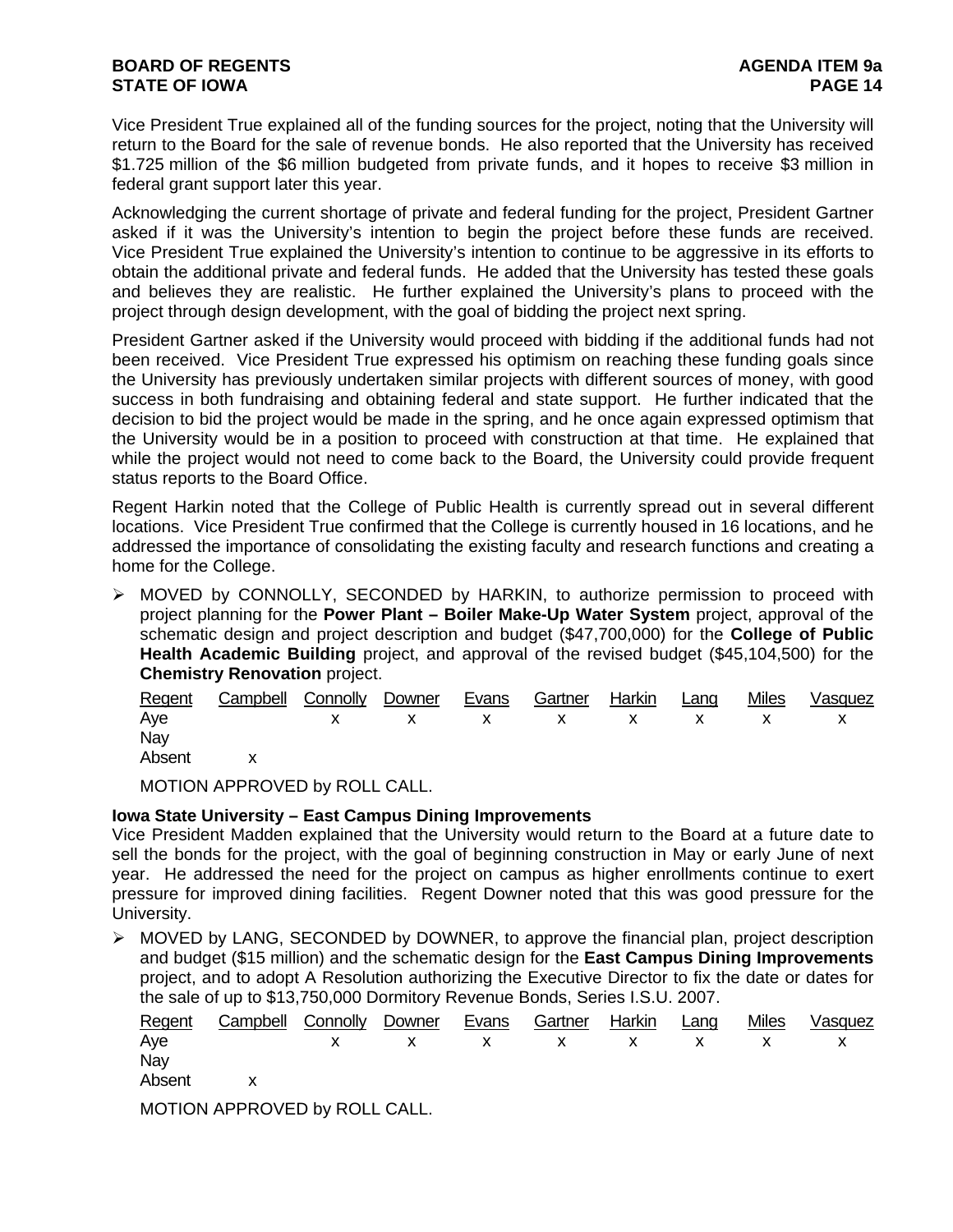## **Iowa State University – Proposed Naming of College of Design Pavilion**

President Geoffroy explained that Steve and Barb King, the lead donors for the project, have been strong advocates for a high level of green design. The University's goal is to receive platinum certification (the highest level) of green design for the College of Design Foundations Pavilion project. He added that this will provide a very important demonstration project for the University, especially for the training of College of Design students.

 $\triangleright$  MOVED by EVANS, SECONDED by LANG, to name the College of Design Foundations Pavilion addition as the King Pavilion, in recognition of the leadership of Iowa State University alumni Steve and Barb King of Maple Plain, Minnesota.

|        | Regent Campbell Connolly Downer Evans Gartner Harkin Lang |  |  |  | Miles Vasquez |
|--------|-----------------------------------------------------------|--|--|--|---------------|
| Aye    | x x x x x x x x x                                         |  |  |  |               |
| Nay    |                                                           |  |  |  |               |
| Absent |                                                           |  |  |  |               |

MOTION APPROVED by ROLL CALL.

## **Register of Iowa State University Capital Improvement Business Transactions**

 $\triangleright$  MOVED by LANG, SECONDED by DOWNER, to approve the project description and budget (\$10,084,332) for the **Various Deferred Maintenance – 2007** project.

|        | Regent Campbell Connolly Downer Evans Gartner Harkin Lang Miles Vasquez |  |  |  |  |
|--------|-------------------------------------------------------------------------|--|--|--|--|
| Aye    | x x x x x x x x x                                                       |  |  |  |  |
| Nay    |                                                                         |  |  |  |  |
| Absent |                                                                         |  |  |  |  |

MOTION APPROVED by ROLL CALL.

## **University of Northern Iowa – Proposed Naming**

President Allen provided an overview of the University's request to name the Human Performance Complex in honor of Richard O. Jacobson, who has committed a \$3 million challenge grant for the Complex, subject to a \$2 million University match. In response to a question from President Gartner, Vice President Calhoun explained that there is no time limit on the University's match, but that the University expects to reach this goal within the first two years. President Gartner added that Mr. Jacobson told him that one of the main reasons for his gift is his great confidence in President Allen and the UNI administration.

 $\triangleright$  MOVED by CONNOLLY, SECONDED by DOWNER, to name a group of facilities serving the University's School of Health, Physical Education and Leisure Services and UNI Intercollegiate Athletics as the Jacobson Human Performance Complex in honor of Richard O. Jacobson of Des Moines, Iowa.

|        | Regent Campbell Connolly Downer Evans Gartner Harkin Lang |  |  |  | Miles | Vasquez |
|--------|-----------------------------------------------------------|--|--|--|-------|---------|
| Aye    | x x x x x x x x x                                         |  |  |  |       |         |
| Nay    |                                                           |  |  |  |       |         |
| Absent |                                                           |  |  |  |       |         |

MOTION APPROVED by ROLL CALL.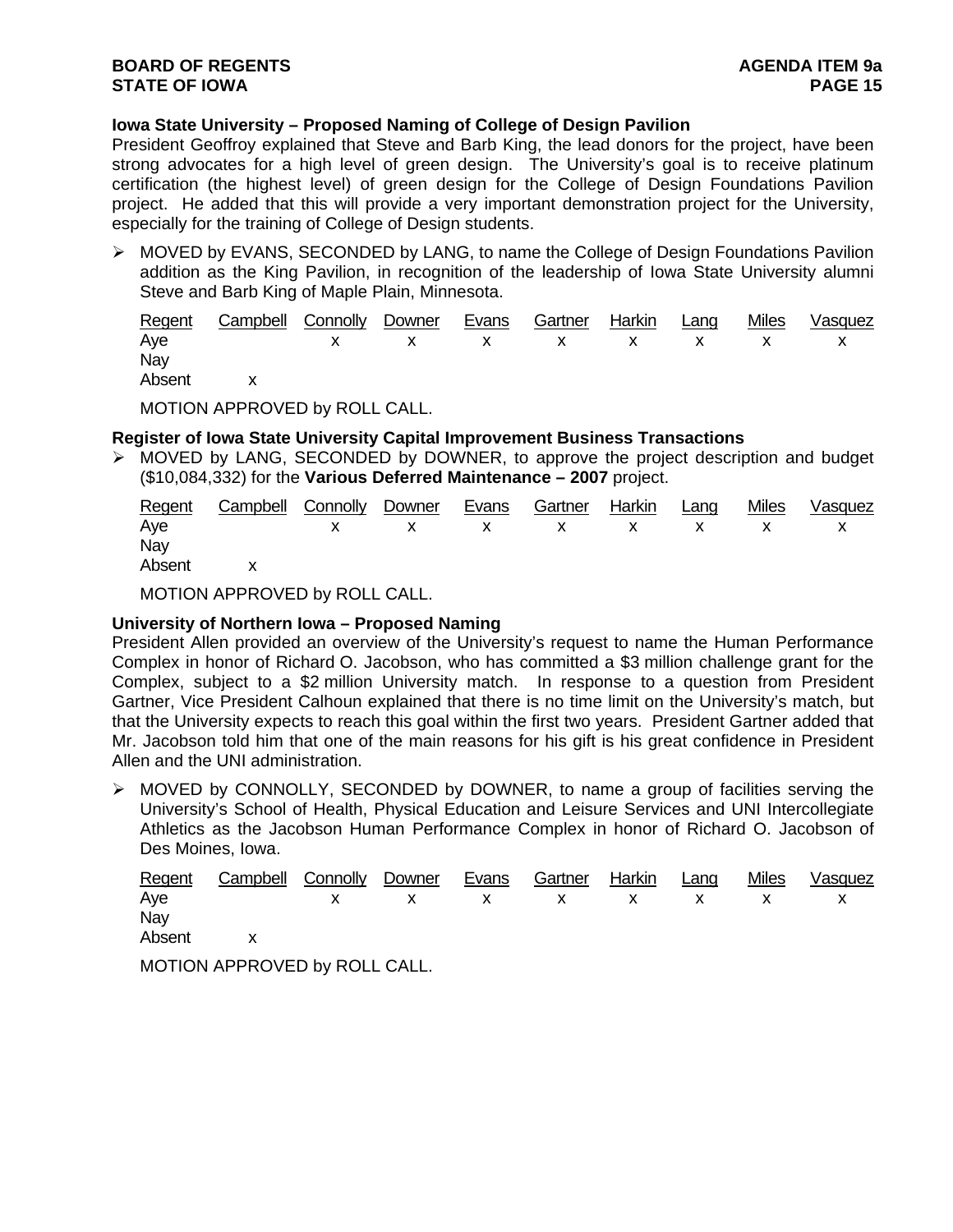# **Register of University of Northern Iowa Capital Improvement Business Transactions**

Vice President Schellhardt provided an overview of the Sabin Hall Renovation project, explaining that the project would considerably reduce the University's deferred maintenance list as it addresses mechanical, electrical, and accessibility issues in the building. In response to a question from President Gartner on the University's list of deferred maintenance deficiencies relative to the other universities, Vice President Schellhardt noted that the \$70 million in deferred maintenance deficiencies is considered large to the University of Northern Iowa.

¾ MOVED by LANG, SECONDED by DOWNER, to authorize permission to proceed with project planning, including the architectural selection process, for the **Sabin Hall Renovation** project.

|          | <u>Regent Campbell Connolly Downer Evans Gartner Harkin Lang</u> |  |  |  | <u>Miles Vasquez</u> |
|----------|------------------------------------------------------------------|--|--|--|----------------------|
| Aye      | x x x x x x x x x                                                |  |  |  |                      |
| Nay      |                                                                  |  |  |  |                      |
| Absent x |                                                                  |  |  |  |                      |

MOTION APPROVED by ROLL CALL.

## **Investment and Cash Management Report for the Quarter Ended June 30, 2007.**

Vice Presidents True and Madden provided brief comments on the report. Discussion was held on fund manager benchmarks, manager performance, diversity, asset allocation, rebalancing, long-term performance, and gifts to universities and foundations.

President Gartner asked if the information provided in this report contains any foundation funds. Vice President Madden said that these are not foundation funds and that they are separate funds managed by each university.

¾ The Board received the report by GENERAL CONSENT.

## **Faculty Presentation at the Iowa School for the Deaf – "ISD Literacy, Accelerated Reader, Power Up Programs"**

Superintendent Prickett explained that hearing impairments can significantly delay language and literacy skill development in children. She reported that ISD uses two programs that have resulted in significant reading improvements for students.

Ms. Susan Trucano, high school reading specialist, and Ms. Rhonda Matthew, elementary/middle school reading teacher, described the reading programs and their effect on students. Ms. Elizabeth Gates, resident counselor and facilitator of the Accelerated Reader™ program between the schools and the dorms, explained how she works with students in the dorms to enhance their reading involvement. Robby Peterson, 10<sup>th</sup> grader from Atlantic, and Curtis Dobias,  $6<sup>th</sup>$  grader from Greenwood, Nebraska, described their enthusiasm for the reading programs and the effect the programs have had on their reading skills and interest. President Gartner thanked the presenters.

¾ The Board received the report by GENERAL CONSENT.

## **Architecture Programs Accreditation Report at Iowa State University**

Provost Hoffman explained that the architecture programs received accreditation for the maximum period of six years. She reported that the department is working on the unmet conditions and is scheduled for a focused evaluation in 2009.

President Pro Tem Miles expressed surprise that the programs had received the maximum period of accreditation based on the number of unmet conditions that the visiting team identified. Provost Hoffman explained that the accrediting body typically issues a critical report even when a program receives accreditation for the maximum period.

¾ The Board received the report by GENERAL CONSENT.